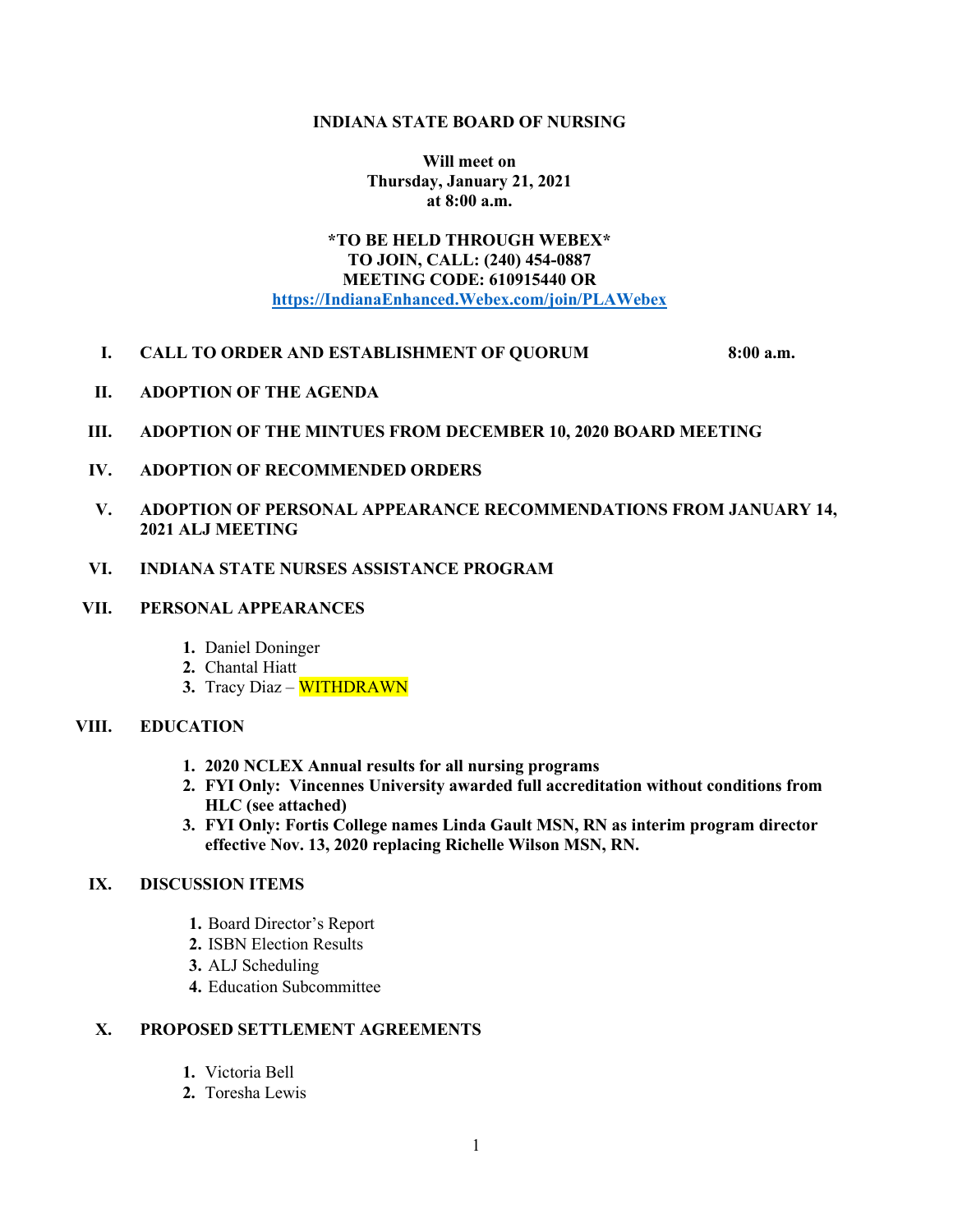- **3.** Patricia Coffey
- **4.** Vanessa Smith
- **5.** Dawn McWhirter

## **XI. ADMINSTRATIVE HEARINGS**

- **1. In the Matter of the License of Danielle N. Moody, L.P.N. – CONTINUED** License No. 27062739A Cause No. 2017 NB 0256
- **2. In the Matter of the License of Amanda C. Hurst Roberts, R.N. – CONTINUED** License No. 28193037A Cause No. 2019 NB 0210
- **3. In the Matter of the License of Mary Melinda Miller, R.N.**  License No. 28097972A Cause No. 2018 NB 0227
- **4. In the Matter of the License of Vanessa Lynn Smith, L.P.N. – CONTINUED** License No. 27061541A Cause No. 2018 NB 0158
- **5. In the Matter of the License of Kamau Mosley, R.N. – CONTINUED** License No.28224883A Cause No. 2019 NB 0097
- **6. In the Matter of the License of Jill Ann Kane, R.N.** License No.28143650A Cause No. 2019 NB 0092
- **7. In the Matter of the License of Tracy Marie Sharp, R.N.** License No. 28163206A Cause No. 2019 NB 0175
- **8. In the Matter of the License of Mary M. Holt, R.N. – CONTINUED** License No. 28203075A Cause No. 2019 NB 0291
- **9. In the Matter of the License of Diana Taylor, L.P.N.**  License No. 27069643A Cause No. 2020 NB 0108
- **10.In the Matter of the License of Dawn M McWhirter, R.N.** License No. 28137202A Cause No. 2020 NB 0110